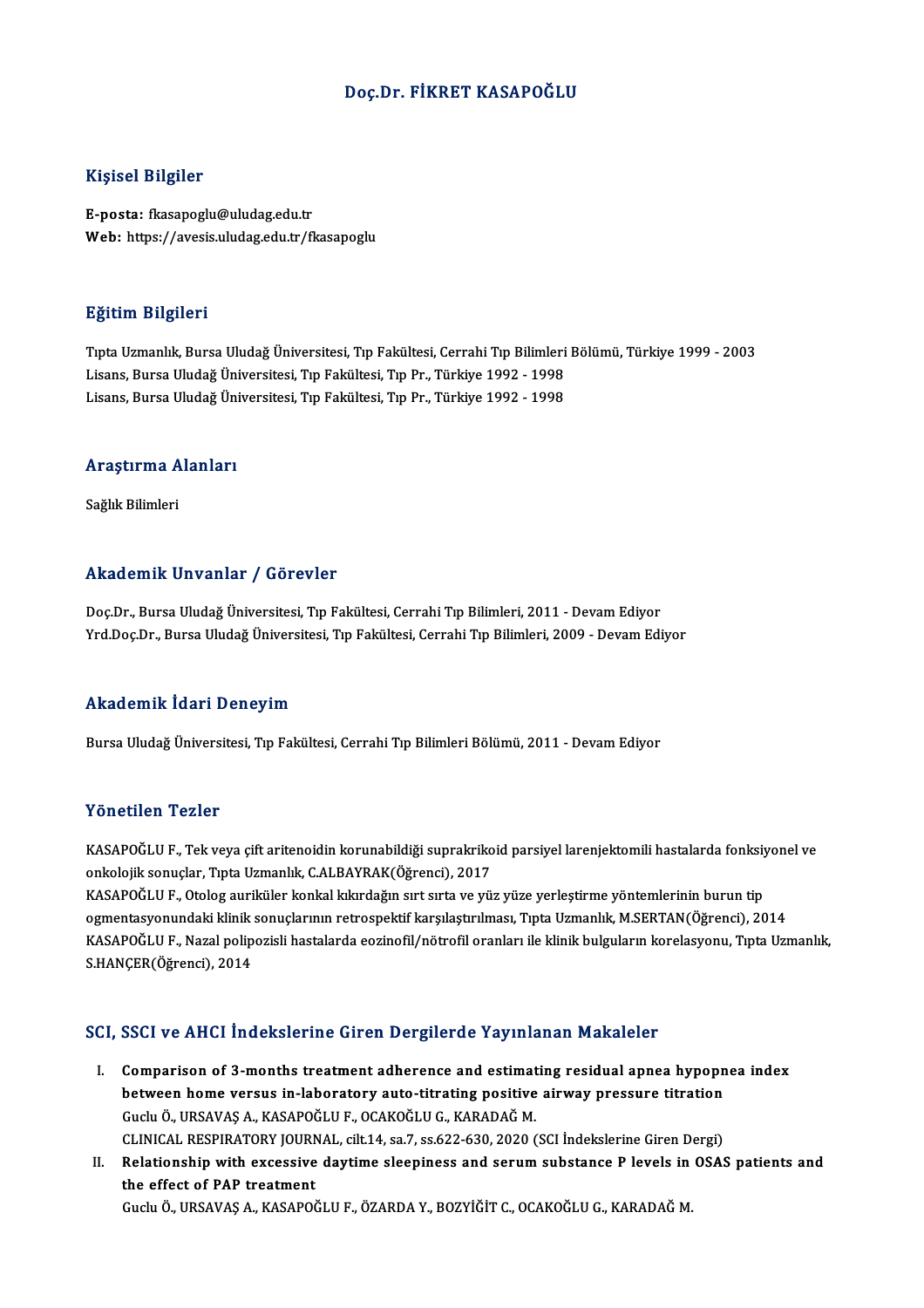SLEEP AND BIOLOGICAL RHYTHMS, cilt.17, sa.3, ss.355-361, 2019 (SCI İndekslerine Giren Dergi)<br>Pregnestis significanse of seft tissue denesits in Jarungeal sansinems

SLEEP AND BIOLOGICAL RHYTHMS, cilt.17, sa.3, ss.355-361, 2019 (SCI İndeksle<br>III. Prognostic significance of soft tissue deposits in laryngeal carcinoma<br>ÖZMEN Ö A Albay M. SARAYDAROČLUÖ, DEMİR U L. KASAROČLUE, COSKI III. Prognostic significance of soft tissue deposits in laryngeal carcinoma<br>ÖZMEN Ö.A., Alpay M., SARAYDAROĞLU Ö., DEMİR U. L., KASAPOĞLU F., COSKUN H. H., BASUT O. İ. BRAZILIAN JOURNAL OF OTORHINOLARYNGOLOGY, cilt.84, sa.5, ss.566-573, 2018 (SCI İndekslerine Giren Dergi) IV. Comparison of the effectiveness of Brandt-Daroff Vestibular training and Epley Canalith BRAZILIAN JOURNAL OF OTORHINOLARYNGOLOGY, cilt.84, sa.5, ss.566-573, 2018 (SCI İndekslerine Giren Der<br>Comparison of the effectiveness of Brandt-Daroff Vestibular training and Epley Canalith<br>repositioning maneuver in benign Comparison of the effect<br>repositioning maneuver<br>prospective clinical trial<br>Cetin V.S. ÖZMEN Ö.A. DE repositioning maneuver in benign Paroxysmal positional vertigo<br>prospective clinical trial<br>Cetin Y. S. , ÖZMEN Ö. A. , DEMİR U. L. , KASAPOĞLU F., Basut O., Coskun H.<br>PAKISTAN JOUPNAL OF MEDICAL SCIENCES silt 34 sa 3 ss 559 prospective clinical trial<br>Cetin Y. S. , ÖZMEN Ö. A. , DEMİR U. L. , KASAPOĞLU F., Basut O., Coskun H.<br>PAKISTAN JOURNAL OF MEDICAL SCIENCES, cilt.34, sa.3, ss.558-563, 2018 (SCI İndekslerine Giren Dergi) V. Should Nasal Function be Considered Prior to Tympanoplasty? PAKISTAN JOURNAL OF MEDICAL SCIENCES, cilt.34, sa.3, ss.558-563, 2018 (SCI İndekslerine Gir<br>Should Nasal Function be Considered Prior to Tympanoplasty?<br>Akyildiz M. Y. , ÖZMEN Ö. A. , DEMİR U. L. , KASAPOĞLU F., COŞKUN H. H JOURNAL OF INTERNATIONAL ADVANCED OTOLOGY, cilt.14, sa.1, ss.53-57, 2018 (SCI İndekslerine Giren Dergi)<br>VI. Impact of Septoplasty on Eustachian Tube Functions Akyildiz M. Y., ÖZMEN Ö. A., DEMİR U. L., KASAPOĞLU F., CONATIONAL OF INTERNATIONAL ADVANCED OTOLOGY, cilt.14<br>VI. Impact of Septoplasty on Eustachian Tube Functions JOURNAL OF INTERNATIONAL ADVANCED OTOLOGY, cilt.14, sa.1, ss.53-57, 2018 (SCI İndeksleri<br>Impact of Septoplasty on Eustachian Tube Functions<br>Akyildiz M.Y. , ÖZMEN Ö. A. , DEMİR U. L. , KASAPOĞLU F., COŞKUN H. H. , BASUT O. Impact of Septoplasty on Eustachian Tube Functions<br>Akyildiz M. Y. , ÖZMEN Ö. A. , DEMİR U. L. , KASAPOĞLU F., COŞKUN H. H. , BASUT O. İ. , SIĞIRLI D.<br>JOURNAL OF CRANIOFACIAL SURGERY, cilt.28, sa.8, ss.1929-1932, 2017 (SCI Akyildiz M. Y. , ÖZMEN Ö. A. , DEMİR U. L. , KASAPOĞLU F., COŞKUN H. H. , BASUT O. İ.<br>JOURNAL OF CRANIOFACIAL SURGERY, cilt.28, sa.8, ss.1929-1932, 2017 (SCI İndeksl<br>VII. Reconstruction of orbital exenteration defects with JOURNAL OF CRANIOFACIAL SURGE<br>Reconstruction of orbital exent<br>Bilge A. D. , Yazici B., KASAPOĞLU F.<br>INTERNATIONAL OPHTHALMOLOCI VII. Reconstruction of orbital exenteration defects with bilobed forehead flap<br>Bilge A. D. , Yazici B., KASAPOĞLU F.<br>INTERNATIONAL OPHTHALMOLOGY, cilt.36, sa.6, ss.861-865, 2016 (SCI İndekslerine Giren Dergi) Bilge A. D. , Yazici B., KASAPOĞLU F.<br>INTERNATIONAL OPHTHALMOLOGY, cilt.36, sa.6, ss.861-865, 2016 (SCI İndekslerine Giren Dergi)<br>VIII. Comparison of Videonystagmography and Audiological Findings after Stapedotomy; CO2 **INTERNATIC<br>Comparison<br>Perforator**<br>Karasa S. Po Comparison of Videonystagmography and Audiological Findings<br>Perforator<br>Karaca S., Basut O., DEMİR U. L. , ÖZMEN Ö. A. , KASAPOĞLU F., Coskun H.<br>JOUPNAL OE INTERNATIONAL ADVANCED OTOLOCY .cilt 12, ca 2, cs 152 Perforator<br>Karaca S., Basut O., DEMİR U. L. , ÖZMEN Ö. A. , KASAPOĞLU F., Coskun H.<br>JOURNAL OF INTERNATIONAL ADVANCED OTOLOGY, cilt.12, sa.2, ss.152-155, 2016 (SCI İndekslerine Giren Dergi) Karaca S., Basut O., DEMİR U. L. , ÖZMEN Ö. A. , KASAPOĞLU F., Coskun H.<br>JOURNAL OF INTERNATIONAL ADVANCED OTOLOGY, cilt.12, sa.2, ss.152-155, 2016 (SCI İndekslerine Giren Der<br>IX. Comparison of Clinical Results in Nasal Ti JOURNAL OF INTERNATIONAL ADVANCED OTOLOGY, cilt.12, sa.2<br>Comparison of Clinical Results in Nasal Tip Augmentation<br>Technique With Autogenous Auricular Conchal Cartilage<br>Sabin M.S., KASAROČUUE, DEMIRJU J., ÖZMENÖÅÅ, Coslave Comparison of Clinical Results in Nasal Tip Augmentation Either V<br>Technique With Autogenous Auricular Conchal Cartilage<br>Sahin M.S., KASAPOĞLU F., DEMİR U.L., ÖZMEN Ö.A., Coskun H., Basut O.<br>JOUPMAL OF CRANIOFACIAL SURCERY Technique With Autogenous Auricular Conchal Cartilage<br>Sahin M. S., KASAPOĞLU F., DEMİR U. L., ÖZMEN Ö. A., Coskun H., Basut O.<br>JOURNAL OF CRANIOFACIAL SURGERY, cilt.26, sa.7, ss.2109-2114, 2015 (SCI İndekslerine Giren Derg Sahin M. S., KASAPOĞLU F., DEMİR U. L., ÖZMEN Ö. A., Coskun H., Basut O.<br>JOURNAL OF CRANIOFACIAL SURGERY, cilt.26, sa.7, ss.2109-2114, 2015 (SCI İndekslerine Gi<br>X. Association between skin flap thickness and Frey's syndrom JOURNAL OF CRANIOFACIAL SURGERY, cilt.26, sa.7, ss.2109-2114, 2015 (<br>Association between skin flap thickness and Frey's syndrome in<br>Durgut O., Basut O., DEMİR U. L. , ÖZMEN Ö. A. , KASAPOĞLU F., Coskun H.<br>HEAD AND NECK JOU Association between skin flap thickness and Frey's syndrome in parotid surgery<br>Durgut O., Basut O., DEMİR U. L. , ÖZMEN Ö. A. , KASAPOĞLU F., Coskun H.<br>HEAD AND NECK-JOURNAL FOR THE SCIENCES AND SPECIALTIES OF THE HEAD AND Durgut O., Basut O., DEMİR U. L. , ÖZMEN Ö.<br>HEAD AND NECK-JOURNAL FOR THE SCIEN<br>1786, 2013 (SCI İndekslerine Giren Dergi)<br>The Consideration of Diffusion MB Im HEAD AND NECK-JOURNAL FOR THE SCIENCES AND SPECIALTIES OF THE HEAD AND NECK, cilt.35, sa.12, ss.1781-<br>1786, 2013 (SCI Indekslerine Giren Dergi)<br>XI. The Consideration of Diffusion MR Imaging, Dynamic Contrast-Enhanced MR an 1786, 2013 (SCI İndekslerine Giren Dergi)<br>The Consideration of Diffusion MR Imaging, Dynamic Contrast-Enhanced MR<br>Measurements in Distinguishing of Cholesteatoma with Chronic Otitis Media<br>Unal D. Burukkave B. HAKVEMEZ B. K The Consideration of Diffusion MR Imaging, Dynamic Con<br>Measurements in Distinguishing of Cholesteatoma with Cl<br>Unal D., Buyukkaya R., HAKYEMEZ B., KASAPOĞLU F., PARLAK M.<br>JOUPNAL OF INTERNATIONAL ADVANCED OTOLOCY. silt 9, Unal D., Buyukkaya R., HAKYEMEZ B., KASAPOĞLU F., PARLAK M.<br>JOURNAL OF INTERNATIONAL ADVANCED OTOLOGY, cilt.9, sa.3, ss.327-334, 2013 (SCI İndekslerine Giren Dergi) Unal D., Buyukkaya R., HAKYEMEZ B., KASAPOĞLU F., PARLAK M.<br>JOURNAL OF INTERNATIONAL ADVANCED OTOLOGY, cilt.9, sa.3, ss.327-334, 2013 (SCI İndekslerine Giren 1<br>XII. The effects of levobupivacaine infiltration on post-tonsi JOURNAL OF INTERNATIONAL ADVANCED OTOLOGY, cilt.<br>The effects of levobupivacaine infiltration on post-<br>blinded, randomized, and controlled clinical study<br>KASAPOČLUE DEMIRULL KAYAE N. Cetin V.S., YAYA The effects of levobupivacaine infiltration on post-tonsillector<br>blinded, randomized, and controlled clinical study<br>KASAPOĞLU F., DEMİR U. L. , KAYA F. N. , Cetin Y. S. , YAVAŞCAOĞLU B.<br>FUROPEAN ARCHIVES OF OTO PHINO LAPYN blinded, randomized, and controlled clinical study<br>KASAPOĞLU F., DEMİR U. L. , KAYA F. N. , Cetin Y. S. , YAVAŞCAOĞLU B.<br>EUROPEAN ARCHIVES OF OTO-RHINO-LARYNGOLOGY, cilt.270, sa.2, ss.761-766, 2013 (SCI İndekslerine Giren<br> KASAP<br>EUROP<br>Dergi)<br>Ls it th EUROPEAN ARCHIVES OF OTO-RHINO-LARYNGOLOGY, cilt.270, sa.2, ss.761-766, 2013 (SCI İndekslerine Giren<br>Dergi)<br>XIII. Is it the Middle Ear Disease or the Reconstruction Material That Determines the Functional Outcome<br>in Osciul Dergi)<br>XIII. Is it the Middle Ear Disease or the Reconstruction Material That Determines the Functional Outcome<br>in Ossicular Chain Reconstruction? DEMİRU.L. ,Karaca S.,ÖZMENÖ.A. ,KASAPOĞLUF.,COŞKUNH.H. ,BasutO. in Ossicular Chain Reconstruction?<br>DEMİR U. L. , Karaca S., ÖZMEN Ö. A. , KASAPOĞLU F., COŞKUN H. H. , Basut O.<br>OTOLOGY & NEUROTOLOGY, cilt.33, sa.4, ss.580-585, 2012 (SCI İndekslerine Giren Dergi)<br>The efficesy of nesel su XIV. The efficacy of nasal surgery in obstructive sleep apnea syndrome: a prospective clinical study<br>Sufioglu M., ÖZMEN Ö. A., KASAPOĞLU F., DEMİR U. L., URSAVAS A., Erisen L., Onart S. OTOLOGY & NEUROTOLOGY, cilt.33, sa.4, ss.580-585, 2012 (SCI İndekslerine Giren Der<br>The efficacy of nasal surgery in obstructive sleep apnea syndrome: a prospe<br>Sufioglu M., ÖZMEN Ö. A. , KASAPOĞLU F., DEMİR U. L. , URSAVAŞ The efficacy of nasal surgery in obstructive sleep apnea syndrome: a prospective clinical study<br>Sufioglu M., ÖZMEN Ö. A. , KASAPOĞLU F., DEMİR U. L. , URSAVAŞ A., Erisen L., Onart S.<br>EUROPEAN ARCHIVES OF OTO-RHINO-LARYNGOL Sufiogle<br>EUROP<br>Dergi)<br>Bilotor EUROPEAN ARCHIVES OF OTO-RHINO-LARYNGOLOGY, cilt.269, sa.2, ss.487-494, 2012 (SCI İndekslerine<br>Dergi)<br>XV. Bilateral Chronic Otitis Media and CSF Otorrhea; the only Presenting Feature of Wegener's<br>Cranulamatesis Dergi)<br>Bilateral Chroni<br>Granulomatosis<br>DEMIP U J. – KAS/ Bilateral Chronic Otitis Media and<br>Granulomatosis<br>DEMİR U. L. , KASAPOĞLU F., Ozturk I.<br>JOUPNAL OF INTERNATIONAL ADVAN Granulomatosis<br>DEMİR U. L. , KASAPOĞLU F., Ozturk I.<br>JOURNAL OF INTERNATIONAL ADVANCED OTOLOGY, cilt.8, sa.1, ss.143-147, 2012 (SCI İndekslerine Giren Dergi)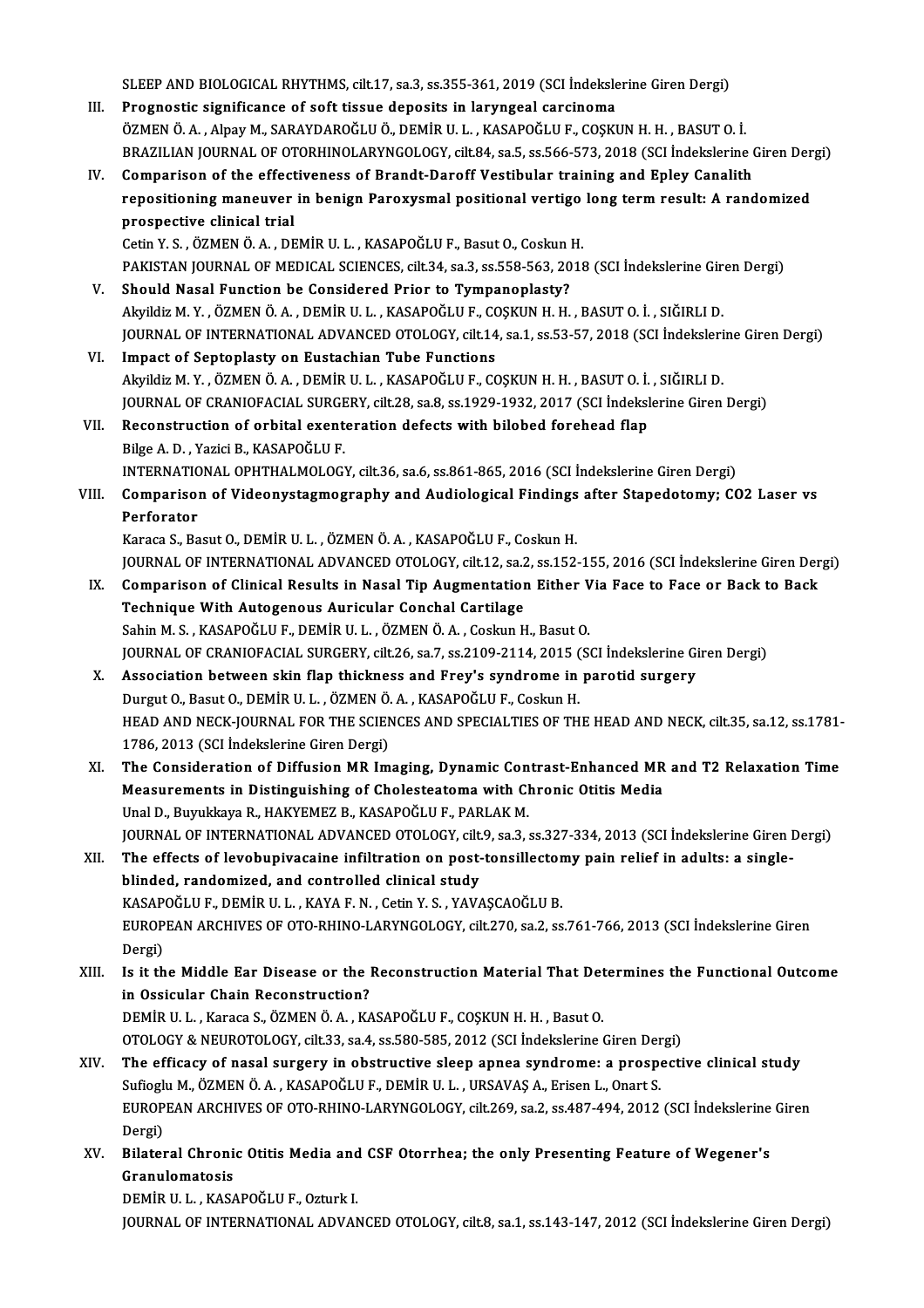- XVI. Effects of Levobupivacaine Versus Bupivacaine Infiltration on Postoperative Analgesia in Pediatric Effects of Levobupivacaine Versus Bupivacaine Infiltration on Postoperative An<br>Tonsillectomy Patients: A Randomized, Double-Blind, Placebo-Controlled Study<br>Ozman S. ÖZMEN Ö.A., KASAROČLU E Effects of Levobupivacaine Versus<br>Tonsillectomy Patients: A Randomi<br>Ozmen S., ÖZMEN Ö.A. , KASAPOĞLU F.<br>ANNALS OF OTOLOCY PHINOLOCY ANI Tonsillectomy Patients: A Randomized, Double-Blind, Placebo-Controlled Study<br>Ozmen S., ÖZMEN Ö. A. , KASAPOĞLU F.<br>ANNALS OF OTOLOGY RHINOLOGY AND LARYNGOLOGY, cilt.120, sa.7, ss.489-493, 2011 (SCI İndekslerine Giren<br>Persi) Ozmen<br>ANNAL<br>Dergi)<br>Comm ANNALS OF OTOLOGY RHINOLOGY AND LARYNGOLOGY, cilt.120, sa.7, ss.489-493, 2011 (SCI İndekslerine Giren<br>Dergi)<br>XVII. Communication adjustment of patients with a laryngectomy in Turkey: Analysis by type of surgery<br>and mode of
- Dergi)<br>Communication adju:<br>and mode of speech<br>Evitte B.M., KASABOČI Communication adjustment of patients with<br>and mode of speech<br>Evitts P.M. , KASAPOĞLU F., Demirci U., Miller J. S.<br>PSYCHOLOCY HEALTH & MEDICINE silt 16 sp.6 s

and mode of speech<br>Evitts P. M. , KASAPOĞLU F., Demirci U., Miller J. S.<br>PSYCHOLOGY HEALTH & MEDICINE, cilt.16, sa.6, ss.650-660, 2011 (SCI İndekslerine Giren Dergi)<br>Agute invasive fungal rhinesinusitis: Evaluation of 26 n Evitts P. M. , KASAPOĞLU F., Demirci U., Miller J. S.<br>PSYCHOLOGY HEALTH & MEDICINE, cilt.16, sa.6, ss.650-660, 2011 (SCI İndekslerine Giren Dergi)<br>XVIII. Acute invasive fungal rhinosinusitis: Evaluation of 26 patients

PSYCHOLOGY HEALTH<br>Acute invasive funga<br>surgical procedures<br>KASAPOČI UE Cockup Acute invasive fungal rhinosinusitis: Evaluation of 2<br>surgical procedures<br>KASAPOĞLU F., Coskun H., ÖZMEN Ö. A. , Akalin H., ENER B.<br>OTOLAPYNCOLOCY HEAD AND NECK SURCERY sit 143-sa surgical procedures<br>KASAPOĞLU F., Coskun H., ÖZMEN Ö. A. , Akalin H., ENER B.<br>OTOLARYNGOLOGY-HEAD AND NECK SURGERY, cilt.143, sa.5, ss.614-620, 2010 (SCI İndekslerine Giren Dergi)

KASAPOĞLU F., Coskun H., ÖZMEN Ö. A. , Akalin H., ENER B.<br>OTOLARYNGOLOGY-HEAD AND NECK SURGERY, cilt.143, sa.5, ss.614-620, 2010 (SCI İndekslerine<br>XIX. Two-stage aural atresia and stenosis surgery with the use of synth OTOLARYNGOLOGY-HEAD AND NEC<br>Two-stage aural atresia and ster<br>Yildirim N., Sahan M., KASAPOĞLU F.<br>ACTA OTO LARYNCOLOGICA silt 120 Two-stage aural atresia and stenosis surgery with the use of synthetic skin substitut<br>Yildirim N., Sahan M., KASAPOĞLU F.<br>ACTA OTO-LARYNGOLOGICA, cilt.129, sa.10, ss.1072-1079, 2009 (SCI İndekslerine Giren Dergi)<br>Prespecie

Yildirim N., Sahan M., KASAPOĞLU F.<br>ACTA OTO-LARYNGOLOGICA, cilt.129, sa.10, ss.1072-1079, 2009 (SCI İndekslerine Giren Dergi)<br>XX. Prognosis in Sudden Hearing Loss: Is it the Disease or the Treatment that Determines the<br>Pr ACTA OTO-L<mark>i</mark><br>Prognosis i<br>Prognosis?<br>KASADOČUU Prognosis in Sudden Hearing Loss: Is it the Disease or the Treatment that Dete:<br>Prognosis?<br>KASAPOĞLU F., Tuzemen G., Hizalan I., Erisen L., Basut O., Onart S., Coskun H., ÖZMEN Ö. A.<br>JOUPMAL OF INTERNATIONAL ADVANCED OTOLO

Prognosis?<br>KASAPOĞLU F., Tuzemen G., Hizalan I., Erisen L., Basut O., Onart S., Coskun H., ÖZMEN Ö. A.<br>JOURNAL OF INTERNATIONAL ADVANCED OTOLOGY, cilt.5, sa.2, ss.187-194, 2009 (SCI İndekslerine Giren Dergi)<br>Flastrophysiol KASAPOĞLU F., Tuzemen G., Hizalan I., Erisen L., Basut O., Onart S., Coskun H., ÖZMEN Ö. A.<br>JOURNAL OF INTERNATIONAL ADVANCED OTOLOGY, cilt.5, sa.2, ss.187-194, 2009 (SCI İndekslerine<br>XXI. Electrophysiological Comparison o

JOURNAL OF INTERNATIONAL AD<br>Electrophysiological Comparis<br>Basut O., Noyan B., KASAPOĞLU F.<br>MEDITERRANEAN IOURNAL OF O. XXI. Electrophysiological Comparison of Peripheral Nerve Repair Methods: An Animal Study<br>Basut O., Noyan B., KASAPOĞLU F.<br>MEDITERRANEAN JOURNAL OF OTOLOGY, cilt.4, sa.3, ss.170-175, 2008 (SCI İndekslerine Giren Dergi)

#### Diğer Dergilerde Yayınlanan Makaleler

I. Turkish Guideline for Diagnosis and Treatment of Allergic Rhinitis (ART) ECEVİTM.C. ,OzcanM.,CANİ.H. ,Tatar E.C. ,ÖZERS.,EsenE.,AtanD.,GÖDES.,Elsurer C.,EryilmazA.,etal. Turkish Guideline for Diagnosis and Treatment of Allergic Rhinitis (ART)<br>ECEVİT M. C. , Ozcan M., CAN İ. H. , Tatar E. C. , ÖZER S., Esen E., Atan D., GÖDE S., Elsurer C., Eryilmaz A., et al.<br>TURKISH ARCHIVES OF OTORHINOLA ECEVİT M. C. , Ozcan M., CAN İ. H. , Tatar E. C. , ÖZER S., Esen E., Atan D.<br>TURKISH ARCHIVES OF OTORHINOLARYNGOLOGY, cilt.59, sa.1, ss.1-15<br>II. Endoscopic Surgery for Sinonasal Cancer: Uludağ Experience<br>YAVIIZ H. P. ASI I II. Endoscopic Surgery for Sinonasal Cancer: Uludağ Experience<br>YAVUZ H.B., ASLIER M., DEMİR U.L., KASAPOĞLU F. European journal of rhinology and allergy, 2019 (Diğer Kurumların Hakemli Dergileri) YAVUZ H. B. , ASLIER M., DEMIR U. L. , KASAPOĞLU F.<br>European journal of rhinology and allergy, 2019 (Diğer Kurumların Hakemli Dergileri)<br>III. The Efficacy of SphenopalatineArtery Cauterization with or withoutLigation in Id European journal of rhinology a<br>The Efficacy of Sphenopalati<br>ResistantPosterior Epistaxis<br>YAVUZ H B - DEM<sup>ip II I - KASA</sup> The Efficacy of SphenopalatineArtery<br>ResistantPosterior Epistaxis<br>YAVUZ H. B. , DEMİR U. L. , KASAPOĞLU F.<br>European journal of rhinology and allorgy ResistantPosterior Epistaxis<br>YAVUZ H. B. , DEMİR U. L. , KASAPOĞLU F.<br>European journal of rhinology and allergy, 2019 (Diğer Kurumların Hakemli Dergileri) YAVUZ H. B. , DEMİR U. L. , KASAPOĞLU F.<br>European journal of rhinology and allergy, 2019 (Diğer Kurumların Hakemli Dergileri)<br>IV. Is There a Change in the Treatment of T1 Glottic Cancer After CO2 Laser? A Comparative Study European jo<br>I<mark>s There a</mark><br>Cold Steel<br>DEM<sup>ip II I</sup> Cold Steel<br>DEMİR U. L. , ÇEVİK T., KASAPOĞLU F. Cold Steel<br>DEMİR U. L. , ÇEVİK T., KASAPOĞLU F.<br>TURKISH ARCHIVES OF OTORHINOLARYNGOLOGY-TURK OTORINOLARENGOLOJI ARSIVI, cilt.56, sa.2, ss.64-69,<br>2018 (ESCL İndekslerine Ciren Dergi) DEMİR U. L. , ÇEVİK T., KASAPOĞLU F.<br>TURKISH ARCHIVES OF OTORHINOLA<br>2018 (ESCI İndekslerine Giren Dergi)<br>Haraditar Hamarajik Talanijaktar TURKISH ARCHIVES OF OTORHINOLARYNGOLOGY-TURK OTORINOLARENGOLOJI ARSIVI, cilt.56, sa.<br>2018 (ESCI İndekslerine Giren Dergi)<br>V. Herediter Hemorajik Telenjiektaziye Bağlı Epistaksiste İntranazal Bevacizumab Tedavisi<br>ÖZMEN Ö A. 2018 (ESCI İndekslerine Giren Dergi)<br>Herediter Hemorajik Telenjiektaziye<br>ÖZMEN Ö.A., KASAPOĞLU F., DEMİR U. L.<br>Türk Pineleji Dergisi, silt 2, sə 1, sə 14, 17, Herediter Hemorajik Telenjiektaziye Bağlı Epistaksiste İntranazal Bevacizun<br>ÖZMEN Ö. A. , KASAPOĞLU F., DEMİR U. L.<br>Türk Rinoloji Dergisi, cilt.3, sa.1, ss.14-17, 2014 (Diğer Kurumların Hakemli Dergileri)<br>An evaluation of ÖZMEN Ö. A. , KASAPOĞLU F., DEMİR U. L.<br>Türk Rinoloji Dergisi, cilt.3, sa.1, ss.14-17, 2014 (Diğer Kurumların Hakemli Dergileri)<br>VI. An evaluation of the results of chemoradiotherapy and surgical treatment for hypophar Türk Rinoloji Dergisi, cilt.3, sa.1, ss.14-17, 2014 (Diğer Kurumların Hakemli Dergileri) An evaluation of the results of chemoradiotherapy and surgical treatment for hypo<br>cancer<br>Uğur D., ÖZMEN Ö. A. , DEMİRÖZ ABAKAY C., KASAPOĞLU F., COŞKUN H. H. , Özkan L., selçuk O.<br>Kulak Burun Boğaz İhtissa Dargisi, silt 22 cancer<br>Uğur D., ÖZMEN Ö. A. , DEMİRÖZ ABAKAY C., KASAPOĞLU F., COŞKUN H. H. , Özkan L., selçuk O.<br>Kulak Burun Boğaz İhtisas Dergisi, cilt.23, sa.5, ss.275-281, 2013 (Diğer Kurumların Hakemli Dergileri)<br>Onal kevite kanserle Uğur D., ÖZMEN Ö. A. , DEMİRÖZ ABAKAY C., KASAPOĞLU F., COŞKUN H<br>Kulak Burun Boğaz İhtisas Dergisi, cilt.23, sa.5, ss.275-281, 2013 (Diğel<br>VII. Oral kavite kanserlerinde sentinel lenf nodu biyopsisinin rolü<br>Son E. BASUT Q. Kulak Burun Boğaz İhtisas Dergisi, cilt.23, sa.5, ss.275-281, 2013 (Diğer Kurumlar<br><mark>Oral kavite kanserlerinde sentinel lenf nodu biyopsisinin rolü</mark><br>Şen E., BASUT O. İ. , Öztürk İ., DEMİR U. L. , ÖZMEN Ö. A. , KASAPOĞLU F.,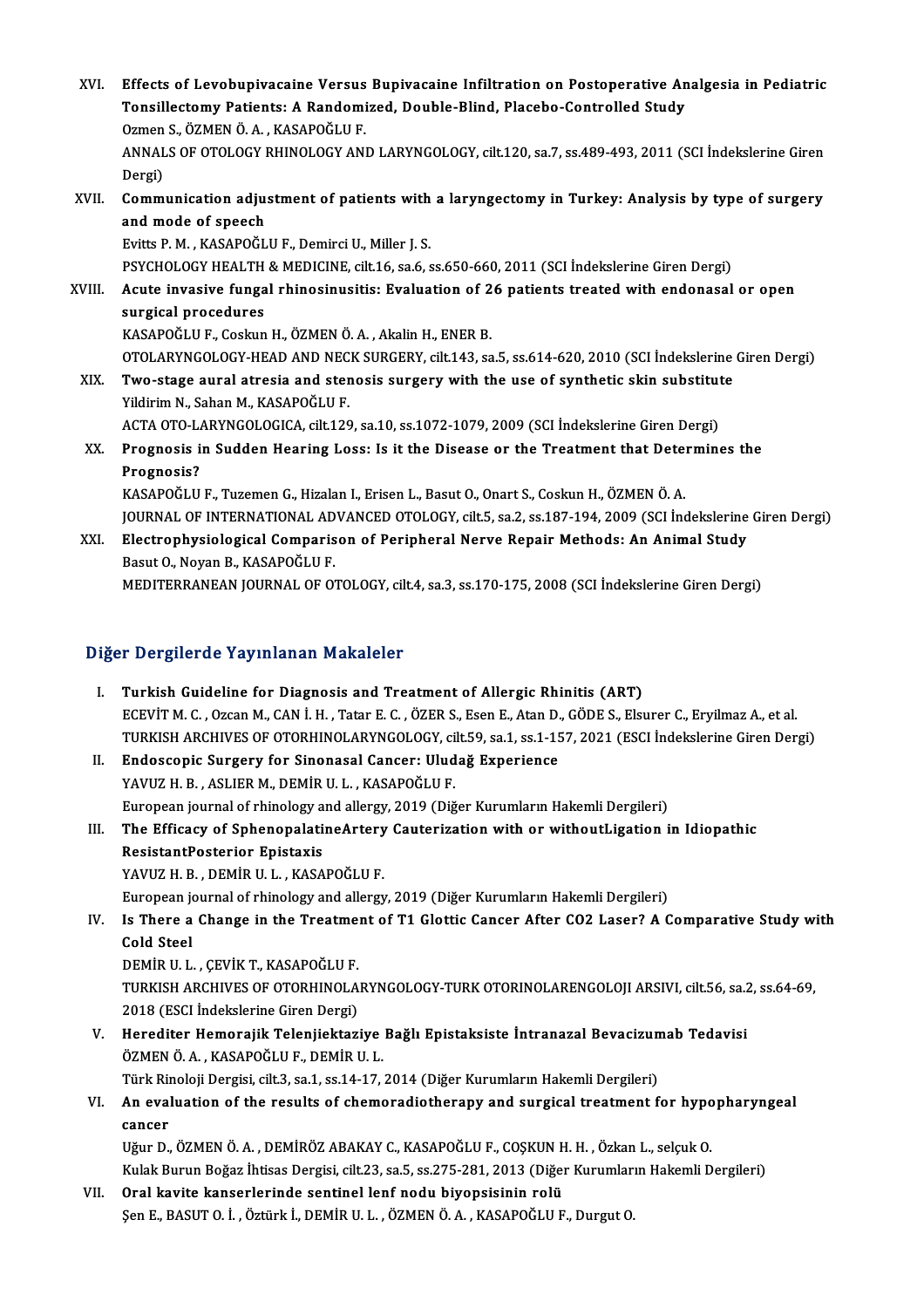Kulak Burun Boğaz İhtisas Dergisi, cilt.22, sa.2, ss.81-86, 2012 (Diğer Kurumların Hakemli Dergileri)<br>A Hugo Pleviform Naunofibrema in a 20 Mantha Old Child: Case Penert Kulak Burun Boğaz İhtisas Dergisi, cilt.22, sa.2, ss.81-86, 2012 (Diğer Kurumların<br>VIII. A Huge Plexiform Neurofibroma in a 20 Months Old Child: Case Report Kulak Burun Boğaz İhtisas Dergisi, cilt.22, sa.2, ss.81-86, 2012 (Diğer Kurumların H<br>A Huge Plexiform Neurofibroma in a 20 Months Old Child: Case Report<br>Şahin S., ÖZMEN Ö. A. , KASAPOĞLU F., Saraydaroglu O., DEMİR U. L. , A Huge Plexiform Neurofibroma in a 20 Months Old Child: Case Report<br>Şahin S., ÖZMEN Ö. A. , KASAPOĞLU F., Saraydaroglu O., DEMİR U. L. , COŞKUN H. H.<br>KBB ve BBC Dergisi, cilt.20, sa.2, ss.94-97, 2012 (Diğer Kurumların Hake Sahin S., ÖZMEN Ö. A. , KASAPOĞLU F., Saraydaroglu O., DEMİR U. L. , COŞKUN H. H.<br>KBB ve BBC Dergisi, cilt.20, sa.2, ss.94-97, 2012 (Diğer Kurumların Hakemli Dergileri)<br>IX. The role of selective neck dissection in path KBB v<br>The r<br>neck<br><sup>Vilduri</sup> The role of selective neck dissection in pathological N1 squamous cell carcinomas of the l<br>neck<br>Yıldırım T., ÖZMEN Ö. A. , ERİŞEN M. L. , KASAPOĞLU F., COŞKUN H. H. , BASUT O. İ. , Onart S., Hızalan İ.<br>Kulak Burun Boğaz İh neck<br>Yıldırım T., ÖZMEN Ö. A. , ERİŞEN M. L. , KASAPOĞLU F., COŞKUN H. H. , BASUT O. İ. , Onart S., Hızalan İ<br>Kulak Burun Boğaz İhtisas Dergisi, cilt.21, sa.2, ss.63-69, 2011 (Diğer Kurumların Hakemli Dergileri)<br>Augmentati Kulak Burun Boğaz İhtisas Dergisi, cilt.21, sa.2, ss.63-69, 2011 (Diğer Kurumların Hakemli Dergileri)<br>X. Augmentation rhinoplasty with autogenous cartilage grafts Kulak Burun Boğaz İhtisas Dergisi, cilt.21, sa.2, ss.63-69, 2011 (Di<br>Augmentation rhinoplasty with autogenous cartilage graft<br>KASAPOĞLU F., ÖZMEN Ö. A. , COŞKUN H. H. , BASUT O. İ. , onart s.<br>TURKISH ARCHIVES OF OTORHINOLA Augmentation rhinoplasty with autogenous cartilage grafts<br>KASAPOĞLU F., ÖZMEN Ö. A. , COŞKUN H. H. , BASUT O. İ. , onart s.<br>TURKISH ARCHIVES OF OTORHINOLARYNGOLOGY-TURK OTORINOLARENGOLOJI ARSIVI, cilt.49, sa.1, ss.1-4, 201 KASAPOĞLU F., ÖZMEN Ö. A. , COŞKUN<br>TURKISH ARCHIVES OF OTORHINOLAI<br>(Diğer Kurumların Hakemli Dergileri)<br>The reliability of SleepStrin as a s TURKISH ARCHIVES OF OTORHINOLARYNGOLOGY-TURK OTORINOLARENGOLOJI ARSIVI, cilt.49,<br>(Diğer Kurumların Hakemli Dergileri)<br>XI. The reliability of SleepStrip as a screening test in obstructive sleep apnea syndrome<br>ÖZMEN Ö.A. Tür (Diğer Kurumların Hakemli Dergileri)<br>The reliability of SleepStrip as a screening test in obstructi<br>ÖZMEN Ö.A., Tüzemen G., KASAPOĞLU F., ÖZMEN S., COŞKUN H. H.<br>Kulak Burun Bogaz İhtis Deng. silt 31. sə.1. sə.15.19. 2011 ( The reliability of SleepStrip as a screening test in obstructive sleep apnea syndrome<br>ÖZMEN Ö. A. , Tüzemen G., KASAPOĞLU F., ÖZMEN S., COŞKUN H. H.<br>Kulak Burun Bogaz Ihtis Derg, cilt.21, sa.1, ss.15-19, 2011 (Diğer Kuruml ÖZMEN Ö. A. , Tüzemen G., KASAPOĞLU F., ÖZ<br>Kulak Burun Bogaz Ihtis Derg, cilt.21, sa.1, ss<br>XII. Horlamada burun cerrahisinin etkinliği<br>Sufağlu M. ÖZMEN Ö. A. KASAROĞLU E. UP Kulak Burun Bogaz Ihtis Derg, cilt.21, sa.1, ss.15-19, 2011 (Diğer Kurumların<br>Horlamada burun cerrahisinin etkinliği<br>Sufioğlu M., ÖZMEN Ö. A. , KASAPOĞLU F., URSAVAŞ A., ERİŞEN M. L. , onart s.<br>TURKISH ARCHIVES OF OTORHINO Horlamada burun cerrahisinin etkinliği<br>Sufioğlu M., ÖZMEN Ö. A. , KASAPOĞLU F., URSAVAŞ A., ERİŞEN M. L. , onart s.<br>TURKISH ARCHIVES OF OTORHINOLARYNGOLOGY-TURK OTORINOLARENGOLOJI ARSIVI, cilt.48, sa.3, ss.97-102,<br>2010 (Di Sufioğlu M., ÖZMEN Ö. A., KASAPOĞLU F., URSAVAŞ A., ERİŞEN M. L., onart s. TURKISH ARCHIVES OF OTORHINOLARYNGOLOGY-TURK OTORINOLARENGOLOJI ARSIVI, cilt.48, sa<br>2010 (Diğer Kurumların Hakemli Dergileri)<br>XIII. Evaluation of amylase levels in the neck drainage and serum for early diagnosis of the 2010 (Diğer Kurumların Haker<br><mark>Evaluation of amylase level</mark><br>pharyngocutaneous fistula<br>KASAPOČLUE ÖZMENÖA G Evaluation of amylase levels in the neck drainage and serur<br>pharyngocutaneous fistula<br>KASAPOĞLU F., ÖZMEN Ö. A. , COŞKUN H. H. , ERİŞEN M. L. , Onart S.<br>Kulak Burun Bogaz ihtis Dora silt 19, sə 2, sə 67, 70, 2009 (Diğer Ku pharyngocutaneous fistula<br>KASAPOĞLU F., ÖZMEN Ö. A. , COŞKUN H. H. , ERİŞEN M. L. , Onart S.<br>Kulak Burun Bogaz Ihtis Derg, cilt.19, sa.2, ss.67-70, 2009 (Diğer Kurumların Hakemli Dergileri)<br>Senterinenlesti Senresı Hesta Me KASAPOĞLU F., ÖZMEN Ö. A. , COŞKUN H. H. , ERİŞEN M. L. , Onart S.<br>Kulak Burun Bogaz Ihtis Derg, cilt.19, sa.2, ss.67-70, 2009 (Diğer Kurumların Hakemli Dergiler<br>XIV. Septorinoplasti Sonrası Hasta Memnuniyetinin Değerlendi Kulak Burun Bogaz Ihtis Derg, cilt.19, sa.2, ss.67-70, 2009 (Diğer Kurumların Hakemli Dergile:<br>Septorinoplasti Sonrası Hasta Memnuniyetinin Değerlendiriimesi<br>ÖZMEN Ö. A. , Dokuzlar U., Özdemircan T., KASAPOĞLU F., COŞKUN H Septorinoplasti Sonrası Hasta Memnuniyetinin Değerlendiriimesi<br>ÖZMEN Ö. A. , Dokuzlar U., Özdemircan T., KASAPOĞLU F., COŞKUN H. H. , BASUT O. İ. , onart s.<br>Uludağ Üniversitesi Tıp Fakültesi Dergisi, cilt.35, sa.3, ss.119-

#### XV. Pediatrik Baş-Boyun Kitleleri Uludağ Üniversitesi Tıp Fakültesi Dergisi, cilt.35, sa.3, ss.119-122, 2009 (Diğer Kurumların<br>Pediatrik Baş-Boyun Kitleleri<br>ÖZMEN Ö. A. , KASAPOĞLU F., COŞKUN H. H. , ERİŞEN M. L. , Şen E., Yıldırım T., BASUT O. İ.<br>Bursa Da Bursa Devlet Hastanesi Bülteni, cilt.21, sa.1, ss.47-50, 2007 (Diğer Kurumların Hakemli Dergileri)

# Bursa Deviet Hastanesi Buiteni, citt.21, sa.1, ss.47-50, 2007 (Diger Kurumiarın Haken<br>Hakemli Kongre / Sempozyum Bildiri Kitaplarında Yer Alan Yayınlar

akemli Kongre / Sempozyum Bildiri Kitaplarında Yer Alan Yayınlar<br>I. REZİSTAN İDİYOPATİK BURUN KANAMALI HASTALARDA SFENOPALATİN ARTER<br>LİÇASYONU (KOTERİZASYONU I. REZISTAN IDIYOPATIK BURUN KANAMALI HASTALARDA SFENOPALATIN ARTER<br>LIGASYONU/KOTERIZASYONU LİGASYONU/KOTERİZASYONU<br>YAVUZ H. B. , DEMİR U. L. , KASAPOĞLU F.<br>40. Türk ulusal kulak burun boğaz ve baş boyun cerrahisi kongresi, Türkiye, 7 - 11 Kasım 2018<br>Nagal havayalunun arta kulak havalanmasına atkisi

YAVUZH.B., DEMİRU.L., KASAPOĞLUF.

- YAVUZ H. B. , DEMİR U. L. , KASAPOĞLU F.<br>40. Türk ulusal kulak burun boğaz ve baş boyun cerrahisi l<br>II. Nazal havayolunun orta kulak havalanmasına etkisi<br>Alayldiz M. Y. ÖZMEN Ö. A. DEMİR ILL, KASAROĞLU E. II. Nazal havayolunun orta kulak havalanmasına etkisi<br>Akyildiz M.Y. ,ÖZMENÖ.A. ,DEMİRU.L. ,KASAPOĞLU F., COŞKUNH.H. ,BASUTO. İ. Nazal havayolunun orta kulak havalanmasına etkisi<br>Akyildiz M. Y. , ÖZMEN Ö. A. , DEMİR U. L. , KASAPOĞLU F., COŞKUN H. H. , BASUT O. İ.<br>35. Türk Ulusal Kulak Burun Boğaz ve Baş Boyun Cerrahisi Kongresi, Antalya, Türkiye, 2 Akyildiz M. Y. , ÖZMEN Ö. A. , DEMİR U. L. , KASAPOĞLU F., COŞKUN H. H. , BASUT O. İ.<br>35. Türk Ulusal Kulak Burun Boğaz ve Baş Boyun Cerrahisi Kongresi, Antalya, Türkiye, 2 - 0<br>III. BİLATERA VOKAL KORD PARALİZİSİ TEDAV
- 35. Türk Ulusal Kulak Burun Boğaz ve Baş Boyun Cerrahisi Kongresi, Antalya, T<br>BİLATERA VOKAL KORD PARALİZİSİ TEDAVİSİNDEUYGULANAN FARKI<br>YÖNTEMLERİNİNSONUÇLARININ RETROSPEKTİF KARŞILAŞTIRILMASI<br>AKCA M. E. COSKUN U. U. PASUT BİLATERA VOKAL KORD PARALİZİSİ TEDAVİSİNDEUYGULANAN FARKLI<br>YÖNTEMLERİNİNSONUÇLARININ RETROSPEKTİF KARŞILAŞTIRILMASI<br>AKÇA M. E. , COŞKUN H. H. , BASUT O. İ. , KASAPOĞLU F., ÖZMEN Ö. A. , DEMİR U. L.<br>20. Türk Ulucal KPP ve P YÖNTEMLERİNİNSONUÇLARININ RETROSPEKTİF KARŞILA:<br>AKÇA M. E. , COŞKUN H. H. , BASUT O. İ. , KASAPOĞLU F., ÖZMEN Ö.<br>39. Türk Ulusal KBB ve BBC Kongresi, Türkiye, 8 - 12 Kasım 2017<br>Nazal sarrabilerin östeki tünü fanksiyenlerı AKÇA M. E., COŞKUN H. H., BASUT O. İ., KASAPOĞLU F., ÖZMEN Ö. A.,<br>39. Türk Ulusal KBB ve BBC Kongresi, Türkiye, 8 - 12 Kasım 2017<br>IV. Nazal cerrahilerin östaki tüpü fonksiyonları üzerindeki etkisi
- 39. Türk Ulusal KBB ve BBC Kongresi, Türkiye, 8 12 Kasım 2017<br>Nazal cerrahilerin östaki tüpü fonksiyonları üzerindeki etkisi<br>Akyildiz M. Y. , ÖZMEN Ö. A. , DEMİR U. L. , KASAPOĞLU F., COŞKUN H. H.<br>25. Türk Ulusal Kulak B Akyildiz M. Y. , ÖZMEN Ö. A. , DEMİR U. L. , KASAPOĞLU F., COŞKUN H. H.<br>35. Türk Ulusal Kulak Burun Boğaz ve Baş Boyun Cerrahisi Kongresi, Antalya, Türkiye, 2 - 06 Kasım 2013
- V. endolarengeal supraglottik larenjektomi, geç dönemsonuçları: uludağ deneyimi KASAPOĞLUF.,KABAŞUYSAL Z.,Karaca S.,DEMİRU.L. ,ÖZMENÖ.A. ,COŞKUNH.H. ,BASUTO. İ. 37.Türkulusalkulakburunboğazve başboyuncerrahisikongresi,Antalya,Türkiye,28Ekim-01Kasım2015
- VI. Rinoplastyide Greftler